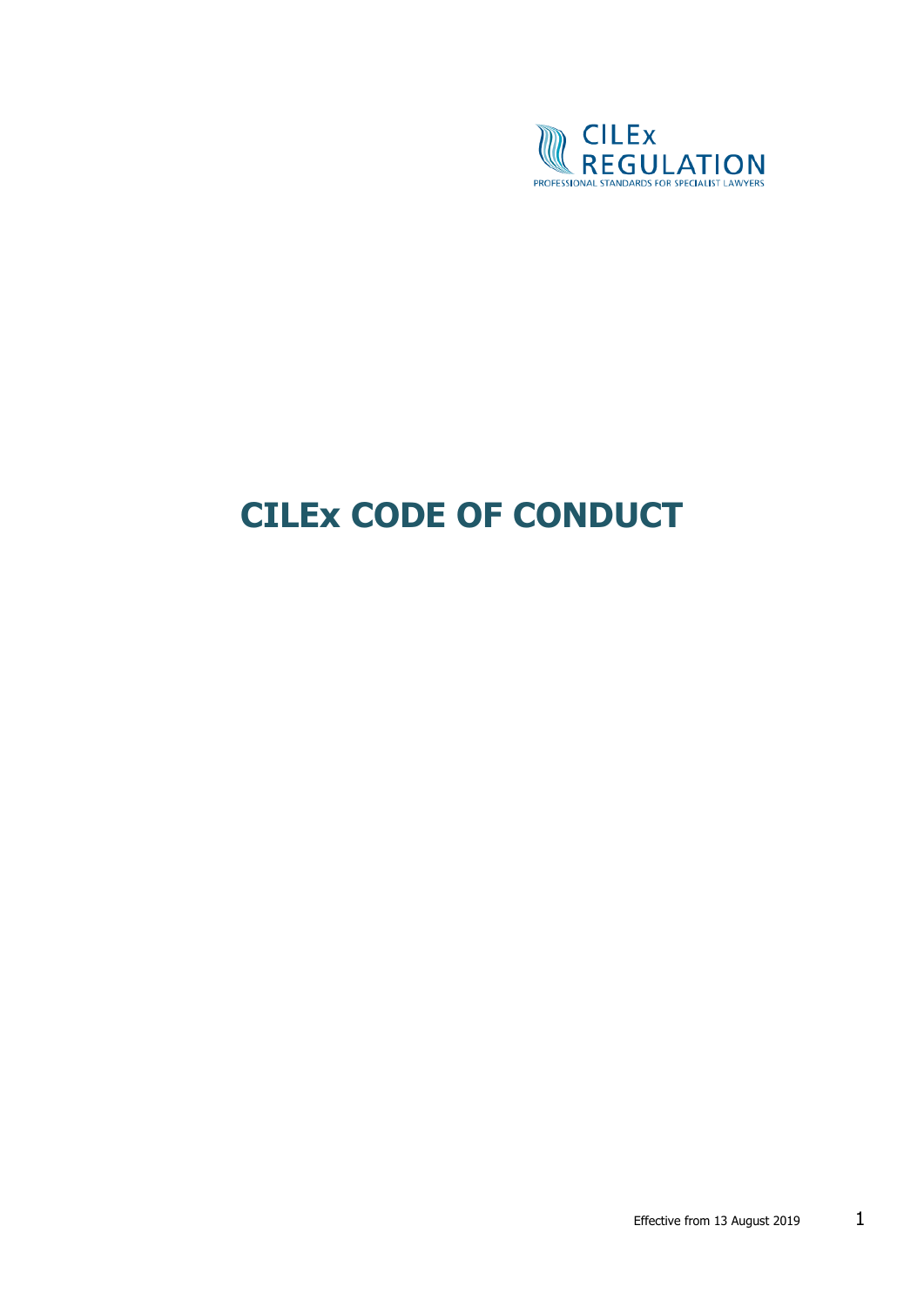## **The CILEx Code of Conduct**

This is the Code of Conduct (the **Code**) of the Chartered Institute of Legal Executives (**CILEx**) and its regulatory body, CILEx Regulation. It sets out the principles to which CILEx members, CILEx practitioners and CILEx Authorised Entities[\\*](#page-1-0) must adhere in their conduct, practise and professional performance, and the outcomes they must meet.

Membership, authorisation and regulated practice carry both privileges and responsibilities. They require that in your conduct, practise and professional performance you must:

- develop and use your professional knowledge and skills for the benefit of those who use your services
- maintain good professional relationships with others
- act in a way that promotes confidence and trust in the legal professions and the provision of legal services.

#### **Core Principles**

You must adhere to the following core principles in the work you do and the decisions you make. The principles also help the public to know the standards of conduct and professional performance that are expected of you.

You must:

1. uphold the rule of law and the impartial administration of justice;

<span id="page-1-0"></span><sup>\*</sup> including its officers, owners, managers and employees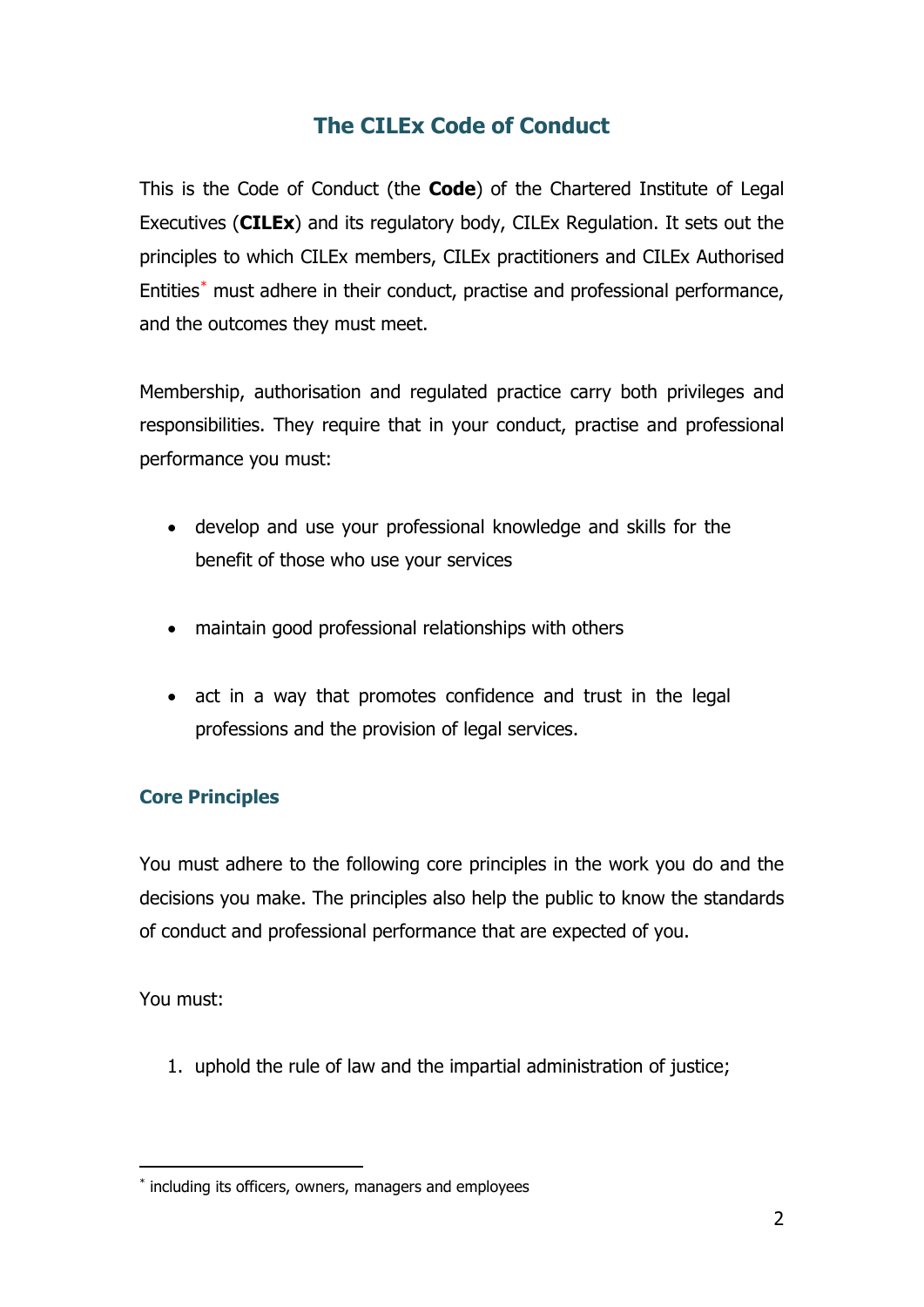- 2. maintain high standards of professional and personal conduct and justify public trust in you, your profession and the provision of legal services;
- 3. behave with honesty and integrity;
- 4. comply with your legal and regulatory obligations and deal with regulators and ombudsmen openly, promptly and co-operatively;
- 5. act competently, in the best interests of your client and respect client confidentiality;
- 6. treat everyone fairly and without prejudice;
- 7. ensure your independence is not compromised;
- 8. act effectively and in accordance with proper governance and sound financial and risk management principles;
- 9. protect client money and assets.

## **Application**

You must comply with the Code whenever it applies to you. Your professional and personal conduct will be judged against it and a breach may lead to action being taken against you. Compliance with the Code will be taken into account in considering information which raises a question about your conduct, practise or professional performance.

#### **The Principles Explained**

Each core principle is supported by a series of outcomes. You must adhere to the principles and meet the outcomes.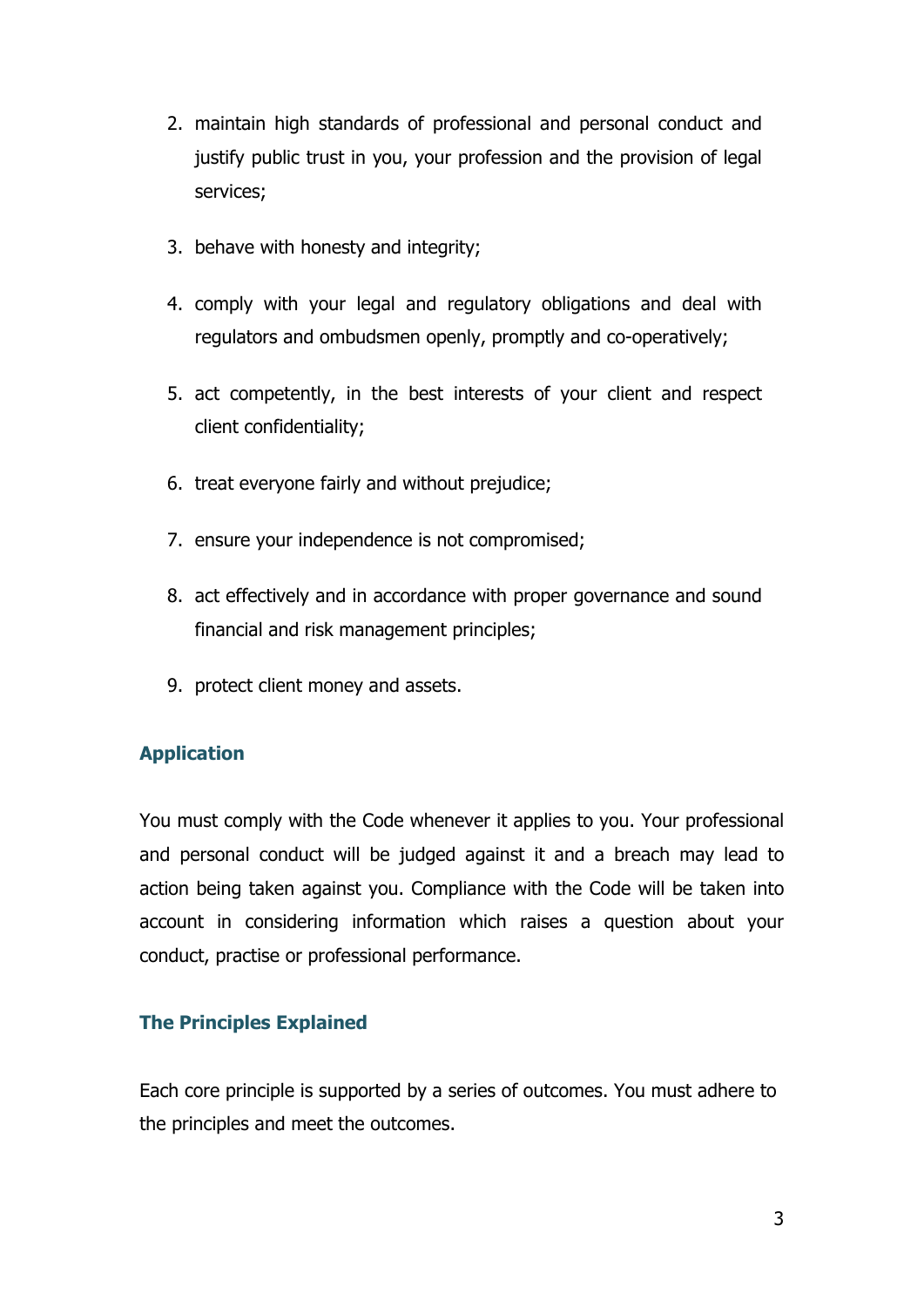Where CILEx Regulation provides guidance on the CILEx Code of Conduct, this is not exhaustive but is intended to help you to understand our expectations of you. Compliance with any guidance may not be an absolute requirement but you may be called upon to justify a departure from it if your conduct or professional performance is called into question.

## **Definitions**

In the Code: **You** and **your** means a CILEx member, CILEx practitioner or CILEx Authorised Entity[\\*](#page-3-0).

# **1. Uphold the rule of law and the impartial administration of justice.**

You must:

- 1.1 understand and comply with your primary and overriding duty to the court, obey court orders and do nothing which would place you in contempt;
- 1.2 not knowingly or recklessly allow the court to be misled.

# **2. Maintain high standards of professional and personal conduct and justify public trust in you, your profession and the provision of legal services.**

You must:

- 2.1 advise your client of your professional status and that you are authorised to practise and/or regulated by CILEx Regulation. Where your practice is regulated by CILEx Regulation your business communications must confirm that;
- 2.2 not engage in any conduct that could undermine or affect adversely the confidence and trust placed in you and your profession by your client, your employer, professional colleagues, the public and others.

<span id="page-3-0"></span><sup>\*</sup> including its officers, owners, managers and employees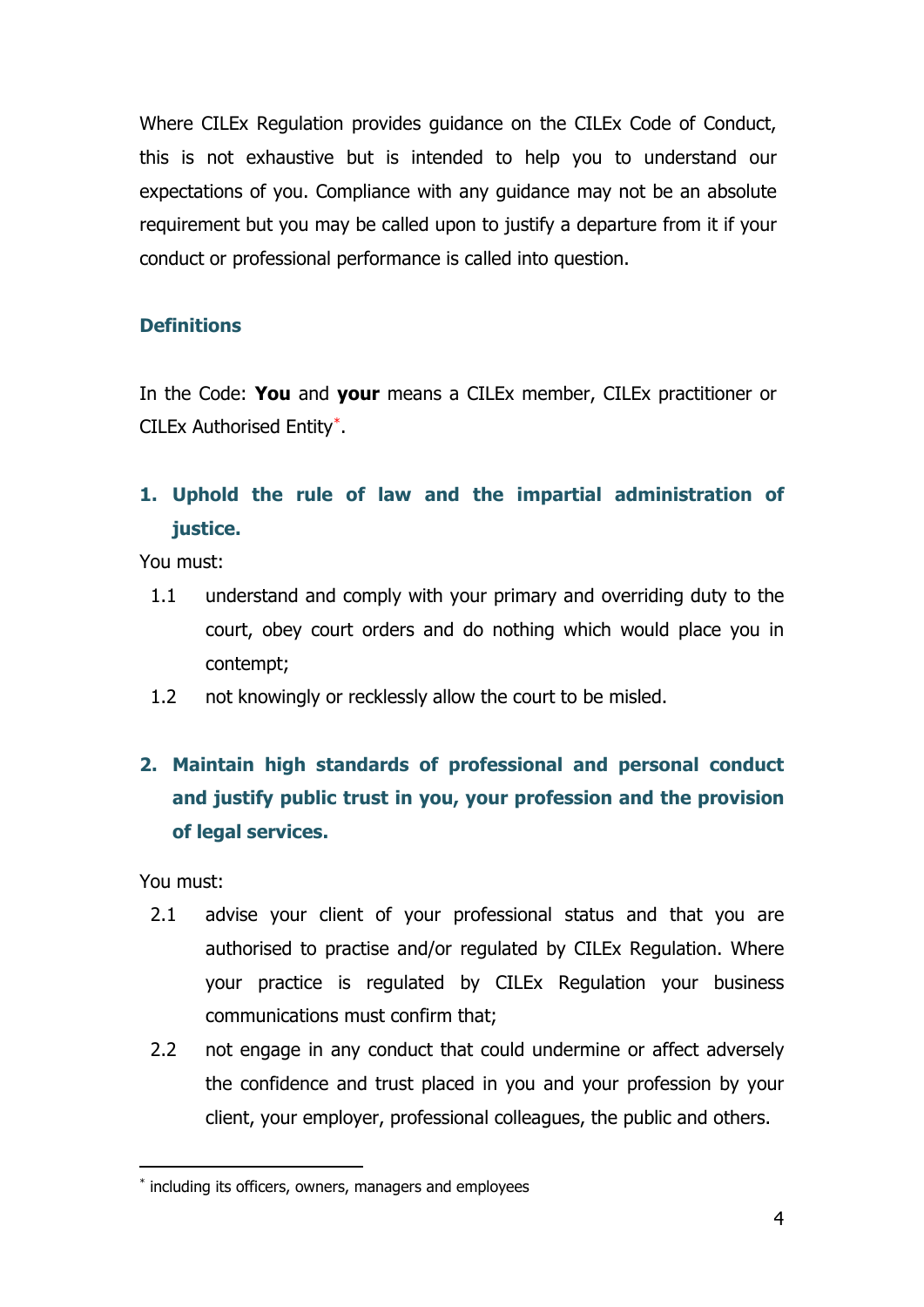## **3 Behave with honesty and integrity.**

You must:

- 3.1 be honest in all your dealings and in all financial matters;
- 3.2 not intentionally mislead anyone you deal with;
- 3.3 report to CILEx Regulation without delay any suspicion that a person has breached the Code unless legal professional privilege or client confidentiality apply
- 3.4 report to the relevant authority any misconduct of a person which falls to be regulated by that authority unless legal professional privilege or client confidentiality apply;
- 3.5 not hold yourself out as having a qualification or professional status that you do not possess.

# **4 Comply with your legal and regulatory obligations and deal with regulators and ombudsmen openly, promptly and co-operatively.**

You must:

- 4.1 understand and comply with the law and regulation applicable to you;
- 4.2 take all practicable steps to ensure you can demonstrate that you have adhered to the core Principles and met the associated Outcomes;
- 4.3 not place others in breach of any regulatory requirement or rule of professional conduct;
- 4.4 respond openly, promptly and co-operatively to communications from your regulators and ombudsmen.

# **5 Act competently, in the best interests of your client and respect client confidentiality.**

You must: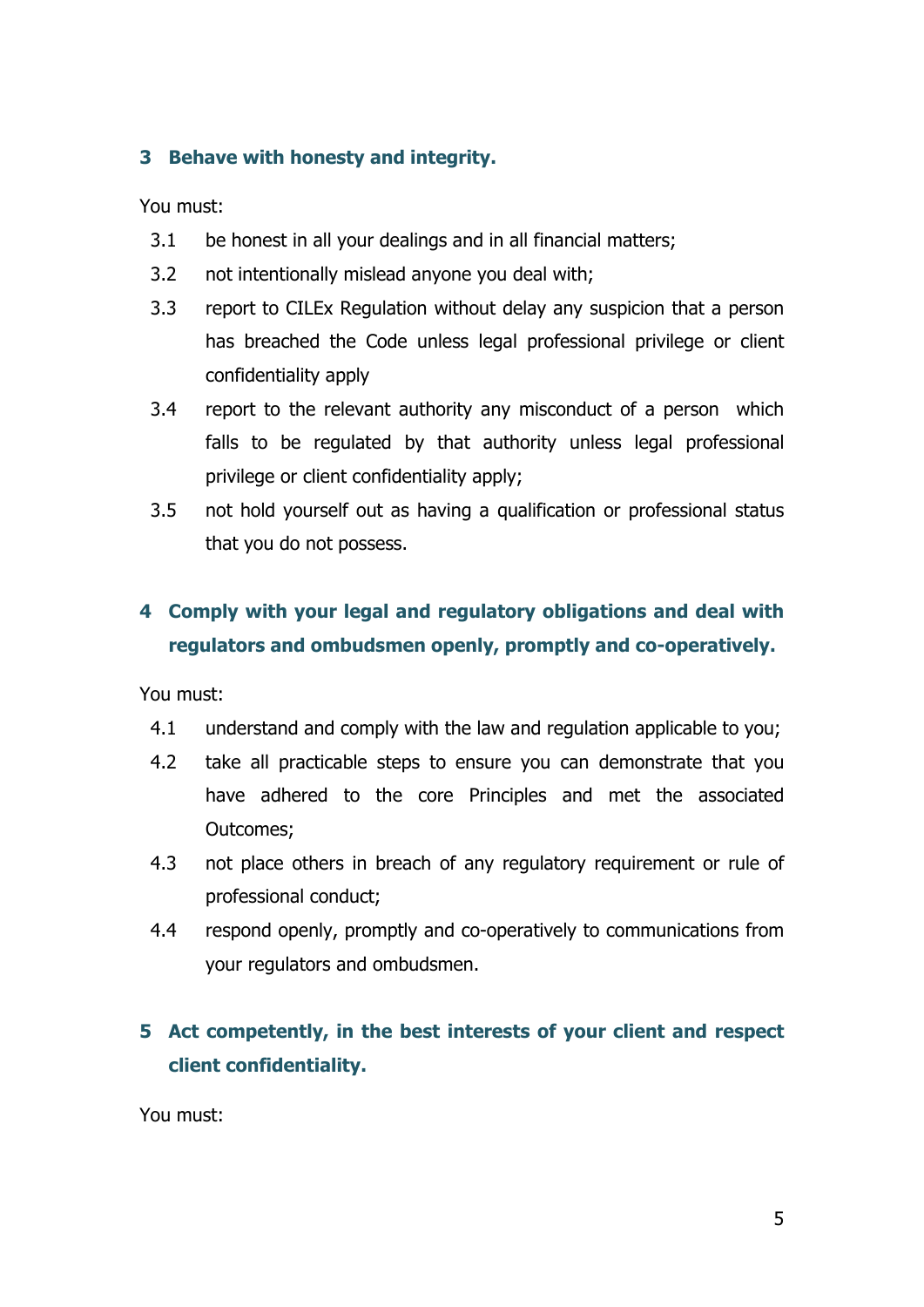- 5.1 maintain a high level of competence in your legal work and ensure that your legal knowledge is current and of sufficient depth for your role;
- 5.2 identify and address any deficiencies in your knowledge or training, or that of your staff, so as to maintain a level of competence and knowledge appropriate to the work and level of responsibility in which you or your staff are engaged;
- 5.3 act only on matters that are within your competence;
- 5.4 not act for a client in an area of law where you have insufficient knowledge or experience;
- 5.5 act on your client's instructions except when to do so would involve a breach of the law or this Code;
- 5.6 not act in a matter where you do not have the right or are not authorised to act;
- 5.7 adequately explain and agree with your client the terms upon which your services are to be provided, including the extent of the services, payment and the likely or anticipated cost, outcome and timescale for the advice and services to be provided;
- 5.8 provide prompt, clear and accurate information and advice to your client, advise them openly and honestly and keep them up to date with information they need about the work you are performing for them within agreed timescales;
- 5.9 inform your client fully as to your complaints procedure including their right to refer a complaint to the Legal Ombudsman or CILEx Regulation where appropriate;
- 5.10 not charge a client for the cost of handling a complaint;
- 5.11 where your practice is regulated by CILEx Regulation, include in the terms of business with your client, a statement that CILEx Regulation is your regulator and may seek access to their papers and that, in these circumstances, you will grant CILEx Regulation access unless the client objects;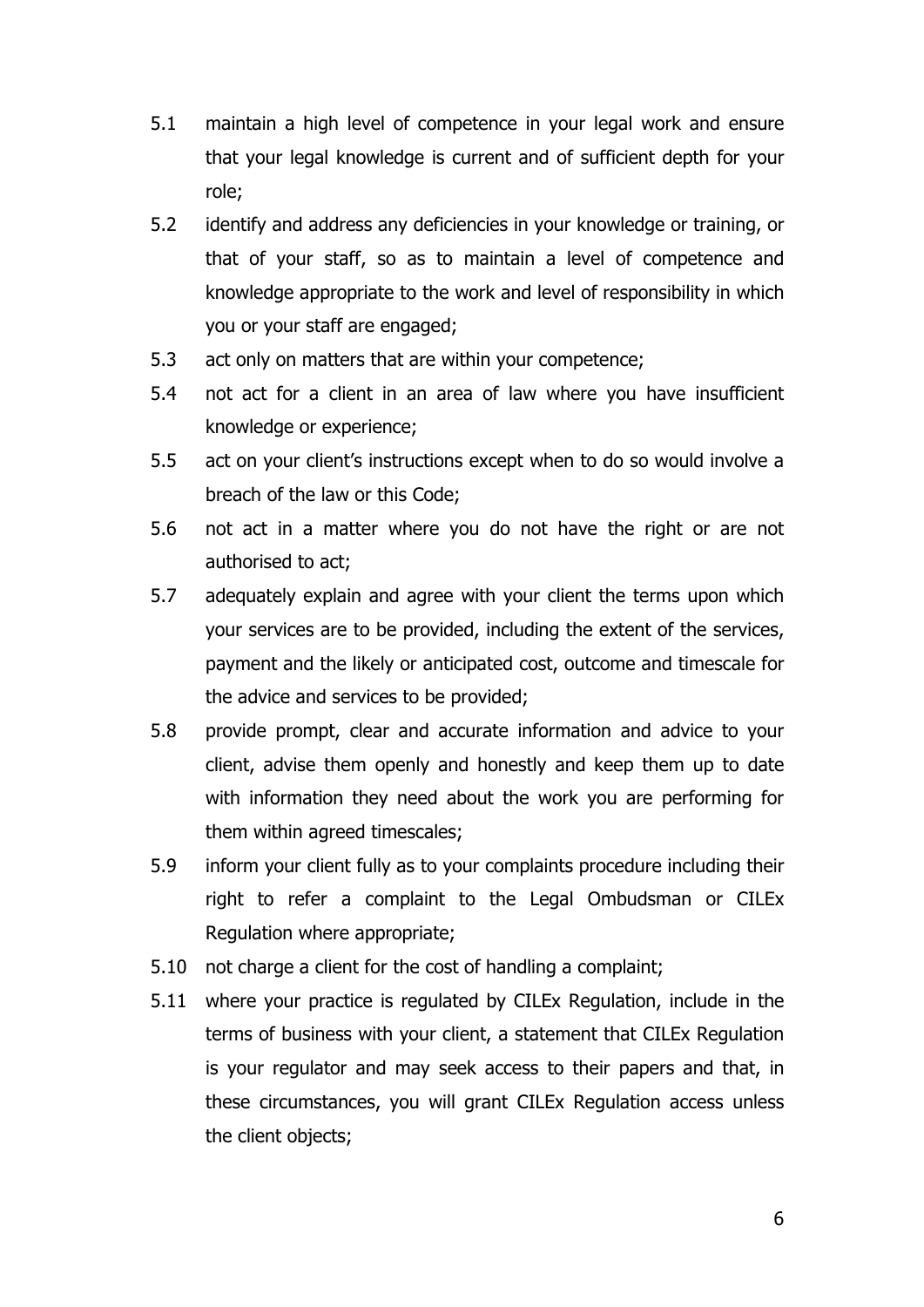5.12 maintain confidentiality in respect of your client's affairs except where to do so would conflict with the law or the Code or where your client explicitly authorises you to disclose confidential information.

### **6 Treat everyone fairly and without prejudice.**

You must:

- 6.1 ensure your business or your role within it, your business model, processes and practices adequately:
	- $\circ$  assist consumers and clients to access justice and the full range of legal services; and
	- o provide each client with equal opportunity to secure a favourable outcome in their matter, irrespective of their vulnerability or susceptibility to discrimination.

## **7 Ensure your independence is not compromised.**

You must:

- 7.1 not act or continue to act where there is a conflict of interest or a significant risk that a conflict may arise;
- 7.2 not act or continue to act for a client if you reasonably consider that they are providing instructions under duress or undue influence, except where to withdraw from acting would be detrimental to the client's interests;
- 7.3 where instructions are provided by a third party, confirm them with your client to ensure they are your client's own instructions;
- 7.4 ensure that none of your commercial interests or financial arrangements adversely affect the independence of your advice or your ability to act impartially.

# **8 Act effectively and in accordance with proper governance and sound financial and risk management principles.**

You must: